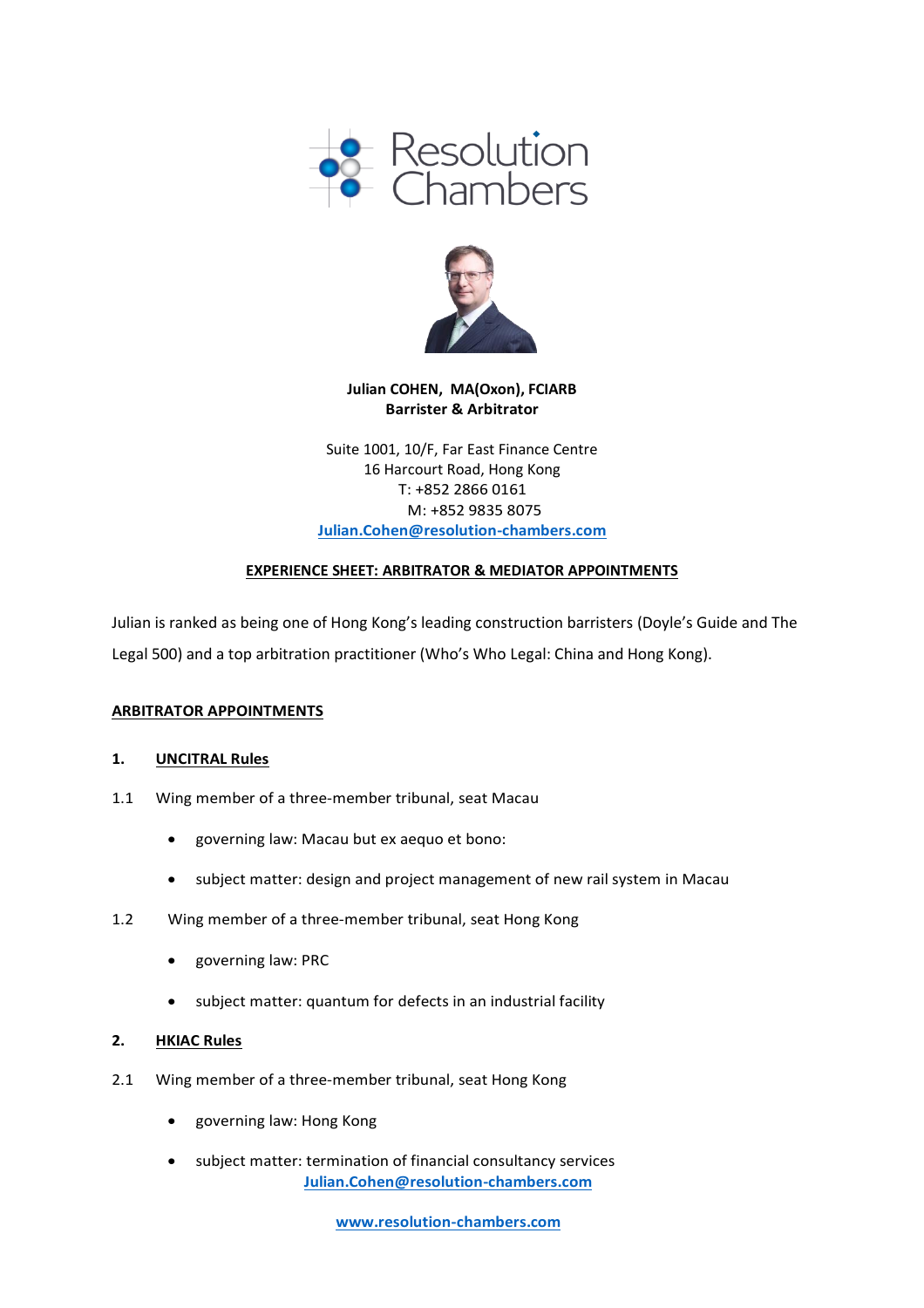- 2.2 Sole arbitrator, seat Hong Kong
	- governing law: Hong Kong
	- subject matter: financing arrangements for importation of goods
- 2.3 Sole arbitrator, seat Hong Kong
	- governing law: Hong Kong
	- subject matter: consultancy services for construction project
- 2.4 Sole arbitrator, seat Hong Kong
	- governing law: Hong Kong
	- subject matter: misrepresentation between investors regarding share purchase agreement
- 2.5 Sole arbitrator, seat Hong Kong
	- governing law: Hong Kong
	- subject matter: performance of a sales of good contract
- 2.6 Sole arbitrator, seat Hong Kong
	- governing law: Hong Kong
	- subject matter: sales of goods contract
- 2.7 Sole arbitrator, seat Hong Kong
	- governing law: Hong Kong
	- subject matter: fees for legal services in relation to an earlier arbitration
- 2.8 Presiding arbitrator on three-member tribunal, seat Hong Kong
	- governing law: England
	- subject matter: sales of good contract and related guarantee

**[Julian.Cohen@resolution-chambers.com](mailto:Julian.Cohen@resolution-chambers.com)**

**[www.resolution-chambers.com](http://www.resolution-chambers.com/)**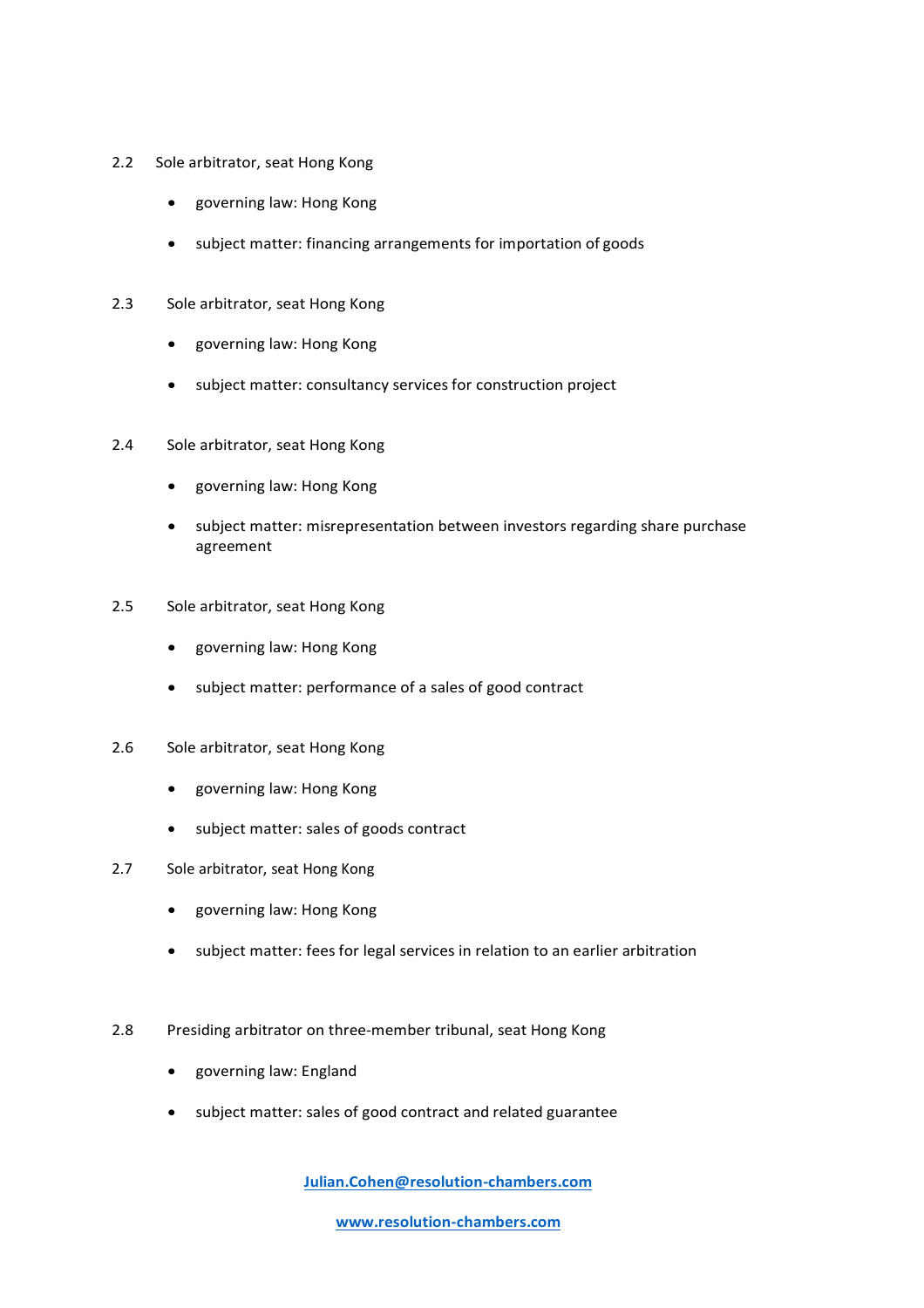- 2.9 Sole arbitrator, seat Hong Kong
	- governing law: Hong Kong
	- subject matter: construction dispute concerning piling and foundations works.

## **3. LCIA Rules**

- 3.1 Wing member of a three-member tribunal, seat London
	- governing law: English
	- subject matter: construction of a petro-chemical facility in Abu Dhabi

## **4. DIAC Rules**

- 4.1 Wing member of a three-member tribunal, seat Dubai
	- governing law: Dubai
	- subject matter: construction of a major educational facility in Dubai
- 4.2 Wing member of a three-member tribunal, seat Dubai
	- governing law: Dubai
	- subject matter: construction of aspects of a major sporting facility in Dubai

## **5. QIACC Rules**

- 5.1 Wing member of a three-member tribunal, seat Qatar
	- governing law: Qatar
	- subject matter: construction project in Doha

## **6. ICC Rules**

- 6.1 Wing member of a three-member tribunal, seat London
	- governing law: English law
	- subject matter: oil project in Saudi Arabia

**[Julian.Cohen@resolution-chambers.com](mailto:Julian.Cohen@resolution-chambers.com)**